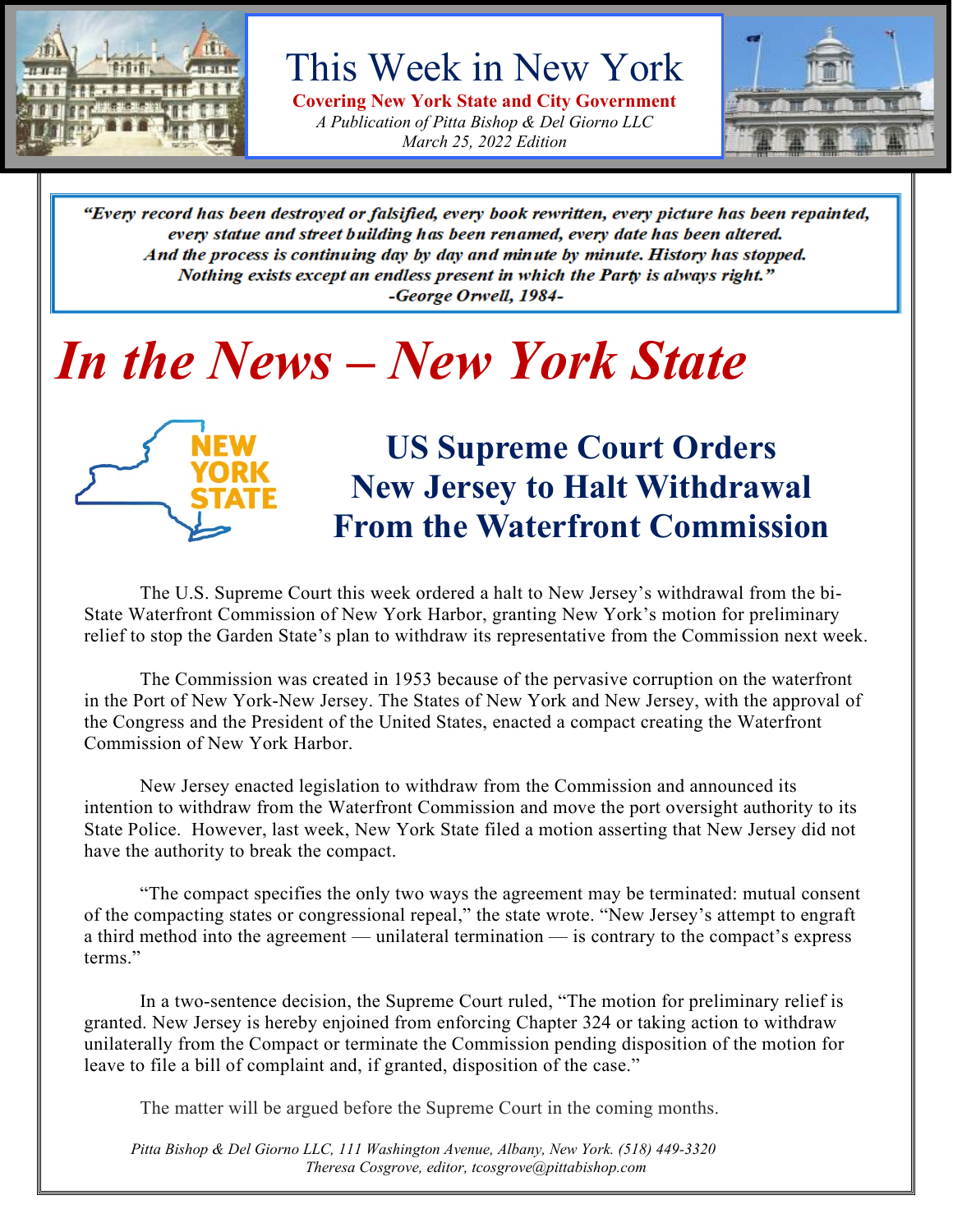"The Supreme Court has granted our motion for a preliminary injunction preventing New Jersey from unilaterally withdrawing from the Waterfront Commission. Coming less than 24 hours after New York filed our reply, this swift decision is a victory for the safety of New Yorkers and for the health of our economy," New York Governor Kathy Hochul said. "In light of current geopolitical uncertainty, the work of the Waterfront Commission in combatting crime at the port and protecting vital industries is more important than ever before. I thank Attorney General James, Solicitor General Underwood, and the entire team for their work on this case on behalf of New York State. We will continue to fight for New Yorkers to crack down on corruption and crime and protect the safe transport of goods."

# *In the News – New York City*



**Citing Economic Concerns, Mayor Exempts NYC-Based Athletes & Performers From the City's COVID Vaccination Requirements** 

New York City Mayor Eric Adams yesterday outlined the "next step in the city's economic recovery" and signed [Executive Order 62](https://www1.nyc.gov/office-of-the-mayor/news/062-003/emergency-executive-order-62) exempting New York City-based athletes and performers from the City's private employer vaccine mandates.

Prior to Executive Order, the City's preexisting private employer vaccine rules allowed and athletes who play for visiting teams to play in New York City and performers who live outside New York City to perform in New York City, regardless of COVID-19 vaccination status.

Mayor Adams asserted that this double standard hurt the city's economy and put New York sports teams at a self-imposed competitive disadvantage.

"Today we take another step in our city's economic recovery — leveling the playing field for New Yorkers and supporting local businesses and performance venues across the city," said Mayor Adams. "By expanding an existing exemption, we are simply making sure the rules apply equally to everyone who is a performer, regardless of where they are from. The old exemption put our sports teams at a self-imposed competitive disadvantage and was unfair to New York performers. Now, with the city in a low-risk environment, we can keep protecting each other, as we continue to move in the right direction and deliver an equitable and inclusive economic recovery."

The Mayor's announcement was met by criticism by government officials and organized labor alike, citing the inequitable application of the City's vaccination laws which, prior to Executive Order 82, resulted in the dismal of thousands of government workers.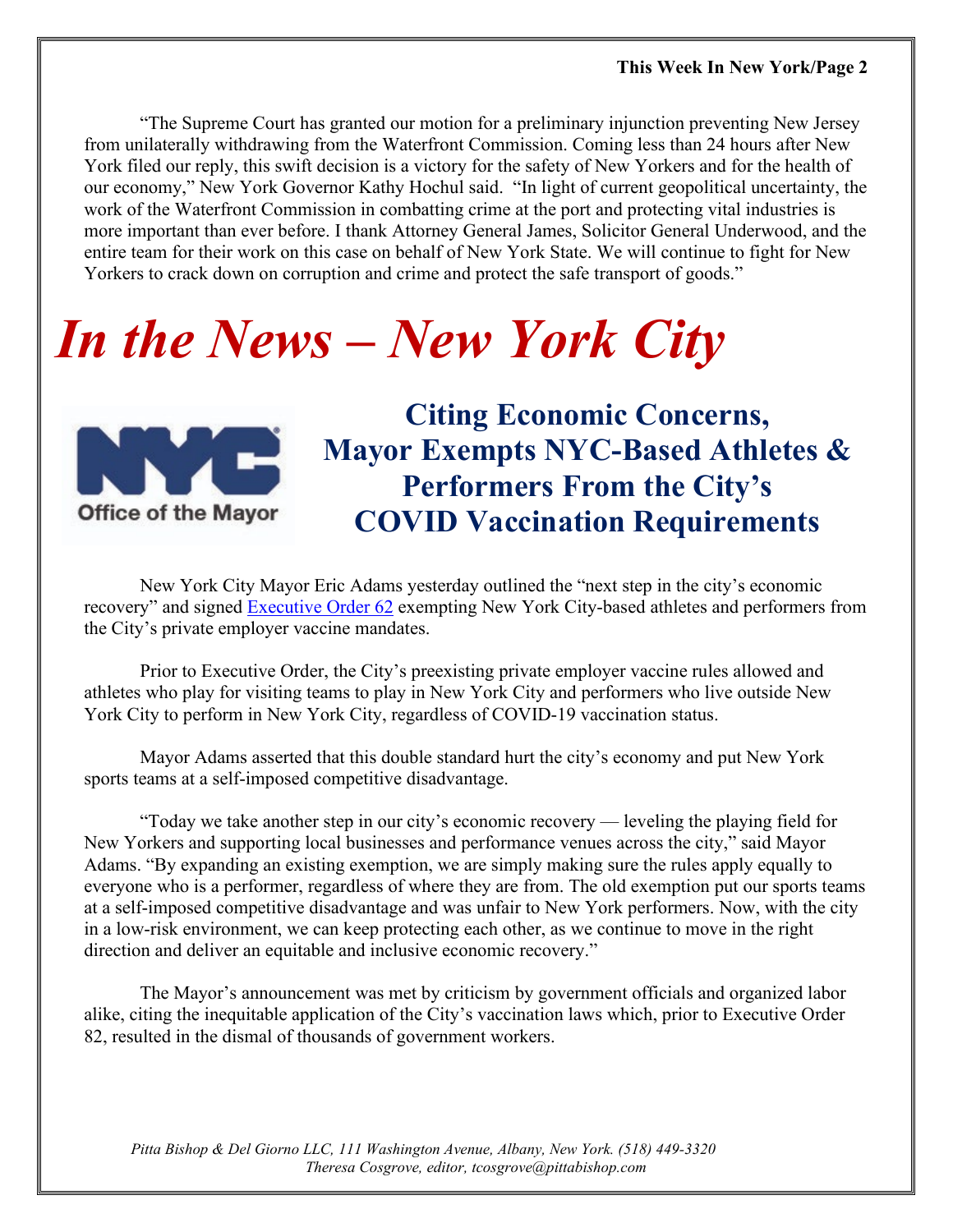"I'm worried about the increasingly ambiguous messages that are being sent to New Yorkers about public health during this continuing pandemic," Council Speaker Adrienne Adams explained. "I have serious concerns about the process, rationale and inequity in today's decision to exempt professional athletes and performers from the City's private employee vaccine requirement when over 1,400 city government workers, many of whom served bravely on the frontlines during this pandemic, were fired from their jobs for not getting vaccinated. This exemption sends the wrong message that higher-paid workers and celebrities are being valued as more important than our devoted civil servants, which I reject. This is a step away from following sensible public health-driven policies that prioritize equity."

The City's unions, including the Police Benevolent Association, The United Federation of Teachers, the Correction Officers' Benevolent Association, city EMTs and paramedics in Local 2507, the Police Lieutenants Benevolent Association, and the Detectives' Endowment Association have come out in opposition to the exemption.

The Broadway League, representing 41 city theaters, said it will continue its current plan to require vaccinations for audience members, performers, backstage crew and theater staff through at least the end of April, according to published reports.

*"Talented detectives with irreplaceable experience were lost because of the mandate," said Paul DiGiacomo, president of the Detectives' Endowment Association. "Athletes and performers more important during a crime wave than NYPD detectives? He must be kidding."*



### **NYS Comptroller DiNapoli: Wall Street's 2021 Bonuses Set a New Record**

The average bonus paid to employees in New York City's securities industry for 2021 grew to \$257,500, a 20% jump over the previous year's record high, according to annual estimates released this week by New York State Comptroller Thomas DiNapoli.

According to the Comptroller, the estimated bonuses paid out on Wall Street are higher than the city's most recent 15.7% growth projection, and should help the city exceed its expected revenue from income taxes.

"Wall Street's soaring profits continued to beat expectations in 2021 and drove record bonuses," Comptroller DiNapoli said. "But recent events are likely to drive near-term profitability and bonuses lower. Markets are turbulent as other sectors' recovery remains sluggish and uneven…In New York, we won't get back to our pre-Covid economic strength until more New Yorkers and more sectors — retail, tourism, construction, the arts and others — enjoy similar success."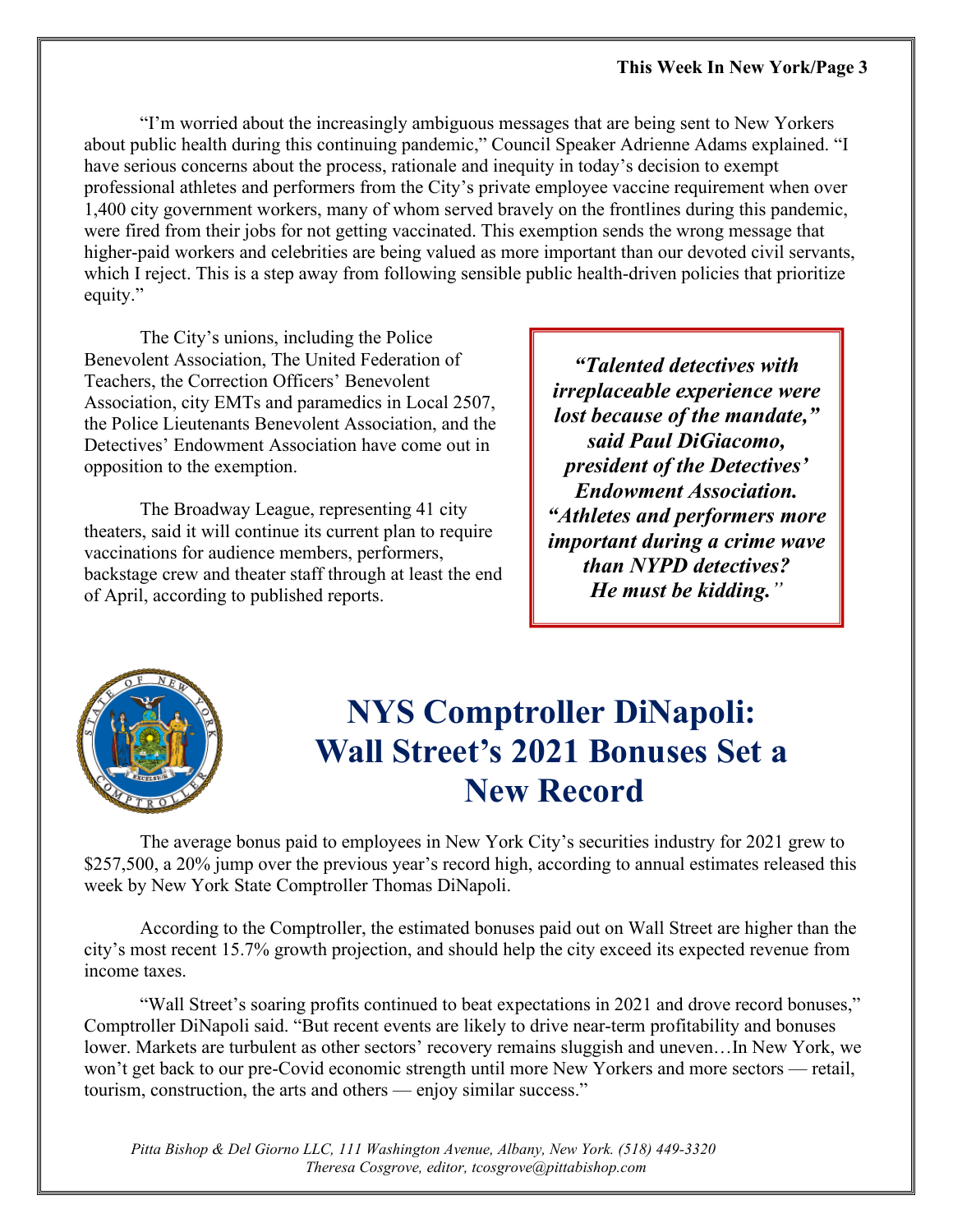The securities industry continues to make up one-fifth of private sector wages in New York City, despite comprising only 5% of private sector employment. Comptroller DiNapoli estimates that 1 in 9 jobs in the city are either directly or indirectly associated with the securities industry.

As a major source of revenue, Comptroller DiNapoli estimates that the securities industry accounted for 18% (\$14.9 billion) of state tax collections in state fiscal year (SFY) 2021 and 7% (\$4.7 billion) of city tax collections in city fiscal year (CFY) 2021.

Comptroller DiNapoli also reported:

- $\triangleright$  The Governor's January projection assumes bonuses in the broader finance and insurance sector will increase by 16.2% in SFY 2022, ending March 31. Because the city's securities industry makes up three-quarters of the statewide bonus pool, Wall Street record bonuses will likely increase state tax collections to higher than anticipated levels in the current fiscal year.
- $\triangleright$  New York City's Feb. 2022 financial plan assumes that the 2021 bonus pool for securities industry employees will increase by 15.7%. The city's financial plan assumes securities industry bonuses for work performed in 2022 will decrease by 16.8%.

The average salary (including bonuses) in the city's securities industry increased by 7.7% to \$438,370 in 2020 (the latest annual data available), nearly five times higher than the average in the rest of the private sector (\$92,315).

# *Briefs*

#### **Court Employees Face April 4th Deadline for COVID Vaccinations or Face Termination**

The Office of Court Administration (OCA) notified 156 employees Monday that they had failed to meet qualification for employment due to their unvaccinated status. They have until April 4<sup>th</sup> to comply with the vaccination policy or be terminated. Four judges are not in compliance with the vaccine policy, including two in New York City, one in the Hudson Valley, and one in Western New York, according to the OCA.

State Court of Appeals Judge Jenny Rivera is among the four judges who now face referral of the Commission on Judicial Conduct, according to published reports.

In a statement, OCA said the unvaccinated judges are "barred from entering any court facility and must work from home…judges with criminal jurisdiction are not allowed to conduct arraignments." Other nonvaccinated OCA employees have also been barred from entering any court facility. Their absences are being charged to any accruals they may have.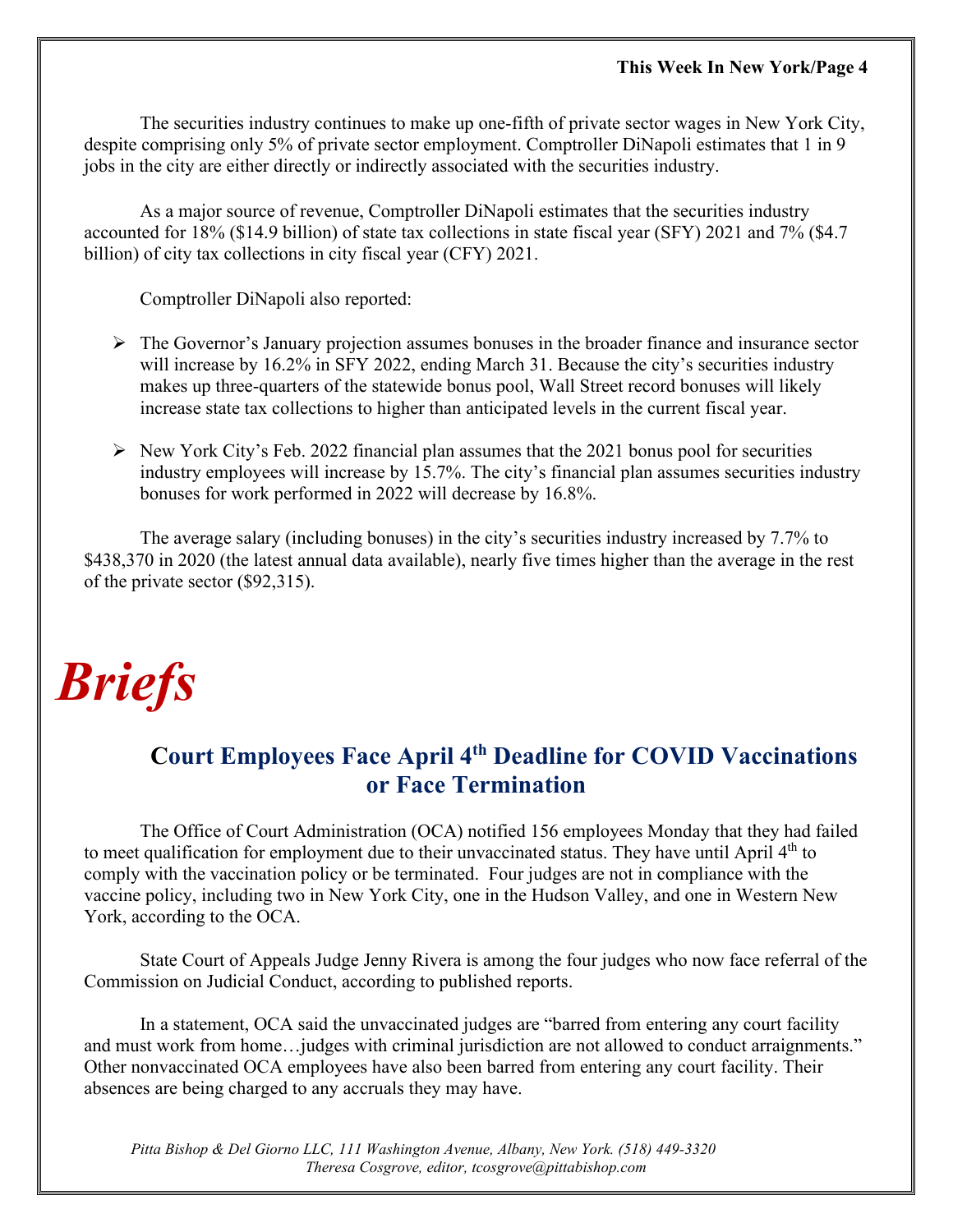#### **New York State Ends COVID-19 HERO Act Designation**

New York State's Commissioner of Health ended the designation of COVID-19 as an airborne infectious disease that presents a serious risk of harm to public health under the New York Health and Essential Rights (HERO) Act. Private sector employers in New York State are no longer required to implement their workforce safety plans.

The HERO Act provisions remain available for New York State if the Health Commissioner chooses to reactivate its application to COVID-19, or to apply the HERO Act to any other future airborne infectious disease that presents a serious risk of harm to public health.

#### **Governor Hochul Announces Multi-State Agreement to Partner on Regional Clean Energy Hydrogen Hub**

Governor Kathy Hochul this week announced that New York has signed a multi-state agreement to develop a proposal to become one of at least four regional clean energy hydrogen hubs. The New York-led consortium includes Connecticut, Massachusetts, and New Jersey.

Consortium partners have committed to collaborate with the New York State Energy Research and Development Authority (NYSERDA), the New York State Power Authority (NYPA), and Empire State Development (ESD) on proposal development to advance hydrogen projects. Specifically, the consortium will develop a proposal in response to the United States Department of Energy (DOE) Funding Opportunity Announcement, anticipated to launch in May 2022 with \$8 billion in funding available.

Partnering states will align the consortium's efforts with each state's climate and clean energy goals. These include Connecticut's Global Warming Solutions Act goal of reducing greenhouse gas emissions 80% by 2050, Massachusetts' goal to be carbon neutral by 2050, and New Jersey's Global Warming Response Act goal of reducing greenhouse gas emissions 80% by 2050.

#### **MTA Chair Appoints Richard Davey as President of NYC Transit**

Metropolitan Transportation Authority (MTA) Chair and CEO Janno Lieber this week announced the appointment of former Massachusetts Secretary of Transportation Richard Davey as the next president of New York City Transit. As president, Davey will oversee the 54,000-person workforce, as well as operations for New York City subways, buses, paratransit services, and the Staten Island Railway.

Davey was Secretary and Chief Executive Officer of the Massachusetts Department of Transportation from 2011 to 2014. His transit career began at Massachusetts Bay Commuter Railroad Company (MBCR) in 2003. He was promoted to general manager in 2008. In 2010, Davey accepted the general manager position for Massachusetts Bay Transportation Authority (MBTA), the fifth largest public transit system in the country. During his tenure, MBTA had its highest annual ridership since 1946.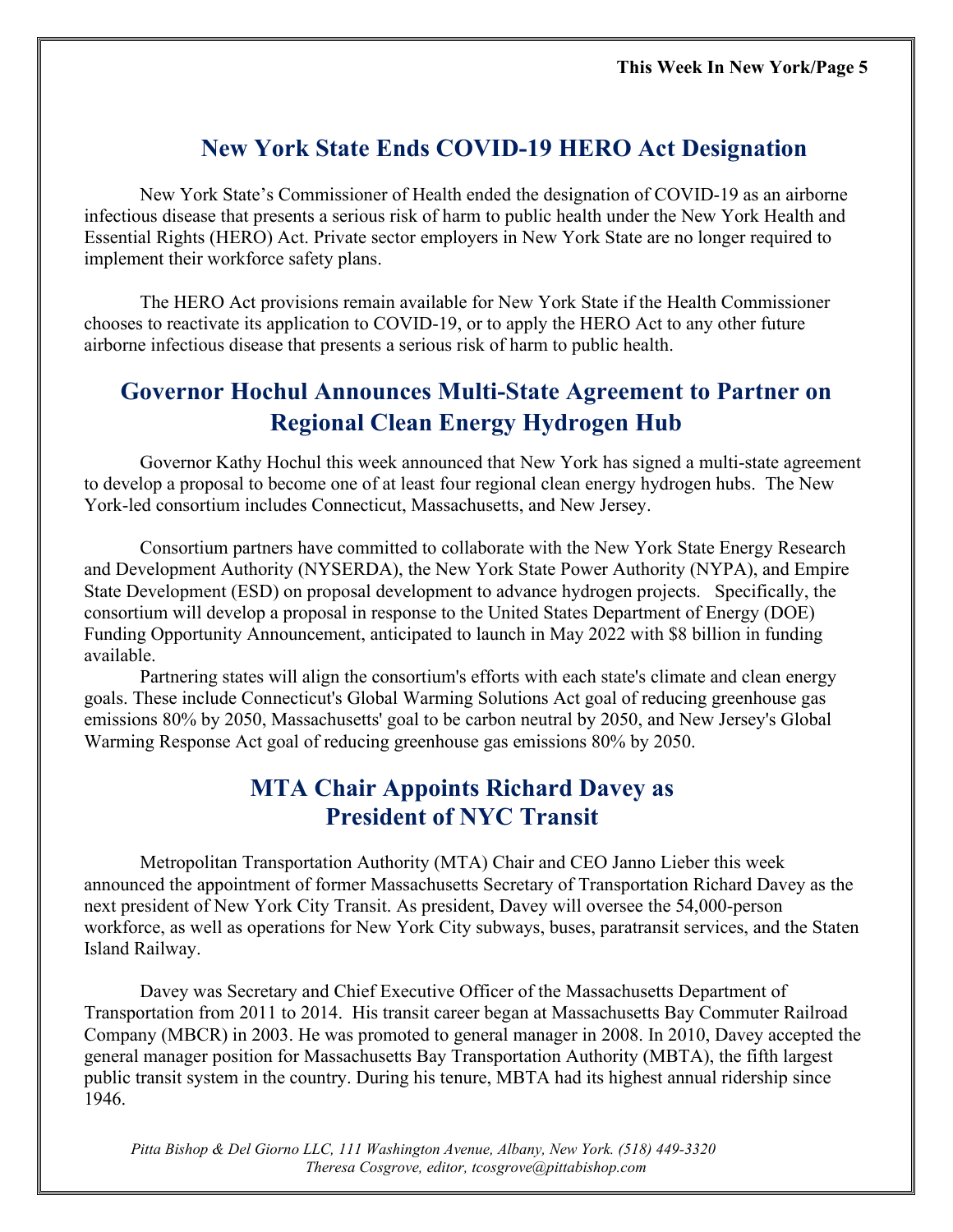His first day as New York City Transit President will be May 2. Craig Cipriano, who has served as Interim President of New York City Transit since August 2021, will assume the role of New York City Transit Chief Operating Officer effective the same date.

Davey, who is 48, holds a B.A. from College of the Holy Cross and a J.D. summa cum laude from Gonzaga University School of Law.

#### **Manhattan Suffers Largest Population Loss Among US Counties During COVID**

New York County saw its population decrease by 110,958 or 6.9% between July 2020 and July 2021, the largest decline in the country, according to US [Census](https://www.census.gov/newsroom/press-releases/2022/population-estimates-counties-decrease.html?utm_campaign=20220324msprts1ccpuprs&utm_medium=email&utm_source=govdelivery) data released this week.

Four of New York City's five boroughs accounted for four of the top US counties with population losses. Brooklyn's population declined by 86,341 residents or 3.5%, the sixth worst percentage in the nation. The number of residents in the Bronx decreased by 41,490 or 3.2% — the eighth highest percentage drop. Queens County came in ninth place with a 3.1% decrease, or 64,648 population loss. Only Staten Island managed to stay out of the top 10.

According to the Empire Center for Public Policy, New York City's decline was fueled by domestic migration with 342,449 people moving to other areas during the worst of the COVID-19 outbreak. During the pandemic, births outnumbered deaths in the City, by 29,000 people.

## *Coming Up New York State*

#### *Monday, March 28th*

*Assembly Session,* New York State Capitol Building, Assembly Chamber, Albany, 1:45 p.m. *Senate Session,* New York State Capitol Building, Senate Chamber, Albany, 3 p.m.

#### *Tuesday, Marah 29th*

*Assembly Session,* New York State Capitol Building, Assembly Chamber, Albany, TBD *Senate Session,* New York State Capitol Building, Senate Chamber, Albany, 3 p.m.

#### *Wednesday, March 30th*

*Assembly Session,* New York State Capitol Building, Assembly Chamber, Albany, TBD *Senate Session,* New York State Capitol Building, Senate Chamber, Albany, 3 p.m.

#### *Thursday, March 31st*

*Assembly Session,* New York State Capitol Building, Assembly Chamber, Albany, TBD *Senate Session,* New York State Capitol Building, Senate Chamber, Albany, 11 a.m.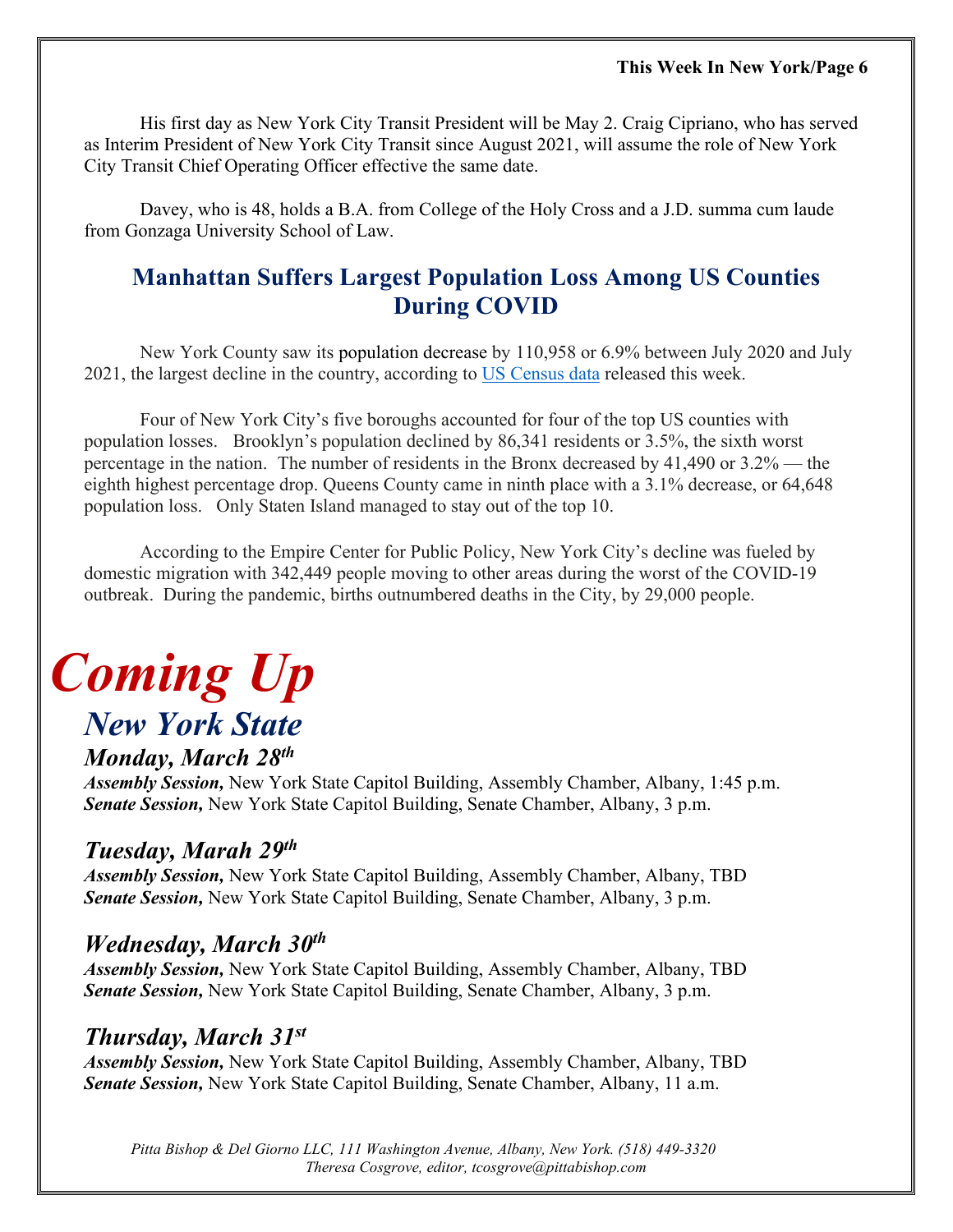### *New York City*

*Monday, March 28<sup>th</sup>*<br>*Committee on Criminal Justice*, Remote Hearing - Virtual Room 3, 10 a.m. Oversight – Reducing Violence Among Young Adults in City Jails.

*Committee on Fire and Emergency Management*, Remote Hearing – Virtual Room 1, 10 a.m.

*Committee on Consumer and Worker Protection,* Remote Hearing – Virtual Room 2, 10:30 a.m. Oversight – Consumer Protections During COVID-19.

*Tuesday, March 29th 2023 Redistricting Commission,* Council Chambers – City Hall, 4 p.m.

*Wednesday, March 30th Committee on Public Safety,* Remote Hearing – Virtual Room 1, 10 a.m. Oversight – Mayor's Blueprint to End Gun Violence.

"No man can be a good citizen unless he has a wage more than sufficient to cover the bare cost of living, and hours of labor short enough so after his day's work is done he will have time and energy to bear his share in the management of the community, to help in carrying the general load."

\_\_\_\_\_\_\_\_\_\_\_\_\_\_\_\_\_\_\_\_\_\_\_\_\_\_\_\_\_\_\_\_\_\_\_\_\_\_\_\_\_\_\_\_\_\_\_\_\_\_\_\_\_\_\_\_\_\_\_\_\_\_\_\_\_\_\_\_\_\_\_\_\_\_\_\_\_\_

#### -Theodore Roosevelt-

**Disclaimer**: The materials in this *This Week in New York* report are provided for informational purposes only and are not intended to be a comprehensive review of legislative or governmental or political developments, to create a client-consultant/lobbyist relationship, or to provide consulting, lobbying or political advice. Readers are cautioned not to attempt to solve specific problems on the basis of information contained in this *This Week in New York*. If consulting, lobbying or government relations advice is required, please consult a professional expert in such matters. The information contained herein, does not necessarily reflect the opinions of Pitta Bishop & Del Giorno LLC, or any of its members or employees or its clients.

Neither Pitta Bishop & Del Giorno LLC, nor its members or employees make any warranty, expressed or implied, and assume no legal liability with respect to the information in this report, and do not guarantee that the information is accurate, complete, useful or current. Accordingly, Pitta Bishop & Del Giorno LLC is not responsible for any claimed damages resulting from any alleged error, inaccuracy, or omission. This communication may be considered an advertisement or solicitation. To request that copies of this publication be sent to a new address or fax number, to unsubscribe, or to comment on its contents, please contact Theresa Cosgrove at [tcosgrove@pittabishop.com](mailto:tcosgrove@pittabishop.com) or at (518) 449-3320.